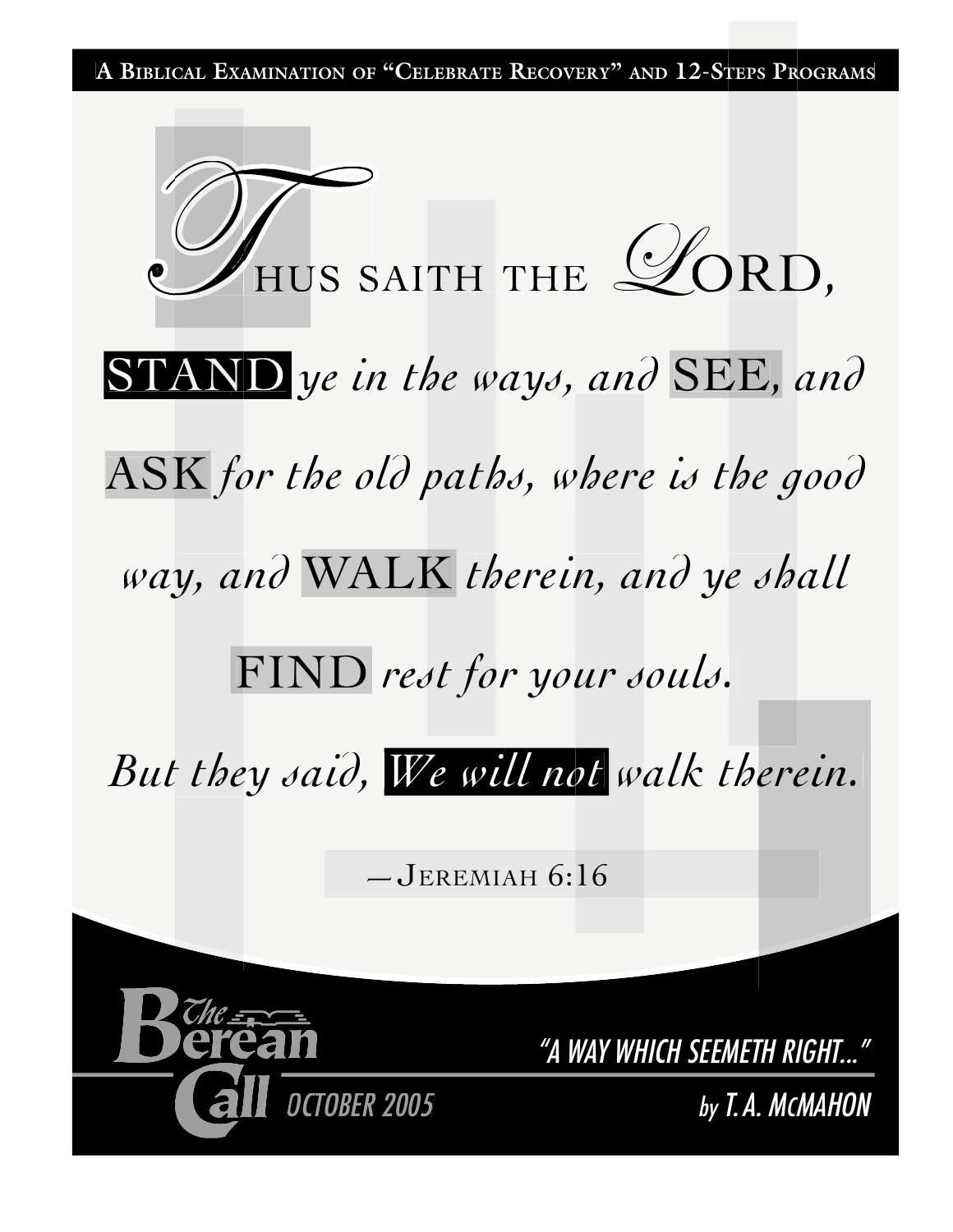# **NEWLY EXPANDED ON DVD!** THE SIGNS & WONDERS MOVEMENT



Pastor and theologian • Wurzel (UK): Professional musician.

2-DISC SET FEATURES 114 MINUTES, PLUS BONUS FEATURES — NEARLY 4 HOURS!

MANY BELIEVE that we are the generation that will witness the return<br>of Christ. Jesus said that those alive for His second coming would<br>the subject to the greatest onslaught of deception ever leveled at of Christ. Jesus said that those alive for His second coming would the body of Christ—and that this deception would be predicated upon signs and wonders. For many professing Christians, this could be one of the most important videos you ever watch. The lies, deception, false miracles, and faulty theology of the charismatic movement are exposed. This documentary features international Bible teachers and authors—plus experts from the world of music, illusion, and medicine—and combines their knowledge and expertise to present the most shocking exposé of deception ever to hit the church. These discs present years of careful research and undercover investigation into the teachings

and practices of leading televangelists and those claiming an anointing from God. Follow how the illusion of miracles is maintained, how the money is raised—and how it is spent. Through hidden cameras, see and hear for yourself some of the greatest lies, heresy, and deception ever—all being fed to an unsuspecting church in the name of God. Two-disc DVD set contains 114 minute program, plus bonus footage— nearly four hours total.

**HARPOGE** 

**DVD042** (NPN Videos • Hosted by Mark Haville • Retail \$29.99) **\$25.00**



Therefore be ye also ready: for in such an hour as ye think not the Son of man cometh. -Matthew 24:44 Watch therefore, for ye know neither the day nor the hour wherein the Son of man cometh. -Matthew 25:13 Be ye therefore ready also: for the Son of man cometh at an hour when ye think not. - Luke 12:40 I tell you that he will avenge them speedily. Nevertheless when the Son of man cometh, shall he find faith on the earth? —Luke 18:8

### THE BRIDE OF CHRIST IN HISTORY: THE PAST, PRESENT, AND FUTURE CHURCH



### Apostasy and the Rapture

*Hunt—*Are wars, famines, earthquakes, and other "acts of God" the only signs of Christ's imminent return for His bride, the church? Or is there a greater prophetic indicator that caused the Lord to ask, "When the Son of man cometh, shall he find faith on the earth?" (Luke 18:8b). What is the state of the church today and what should be our response? Encouraging, enlightening, and motivating.

| AT029 | (audio cassette)     | \$10.00 |
|-------|----------------------|---------|
| CD029 | (audio compact disc) | \$10.00 |



### When Will Jesus Come?

*Hunt—*Jesus has promised to return for His bride, the church. But when will that be? How can we rightly interpret what God's Word says, when so many respected theologians disagree? In this updated revision of *How Close Are We?,* Dave takes us on a journey through the Old and New Testaments as he explains prophecy after prophecy showing that we are indeed in the last of the last days. Readers' questions concerning what the Scriptures say will be answered. The only remaining question will be: Are you ready? Harvest House, 251 pp.

**B03137 \$13.00** 

THE **GRIM** CHURCH **E. H. BROADBENT**  The Pilgrim Church

*Broadbent —* This classic work is key to understanding the true historical church, which is not recorded in secular history or even in church history books. Who were the Waldensians?

The Lollards? The Stundists? The Anabaptists? These claimed only the name of Christ and were prepared to suffer for His cause rather than submit to man's traditions, which contradicted the Word of God. In peril of their lives, these persecuted Christians dared to believe and preach the true gospel of Jesus Christ and often sealed their testimony with their blood. Gospel Folio Press, 422 pp.

**B00534 \$24.00** 

About the cover: Scripture clearly communicates the Lord's invitation and instruction: to stand, see, ask, walk, and find His way and His will. Man's response is rebellion.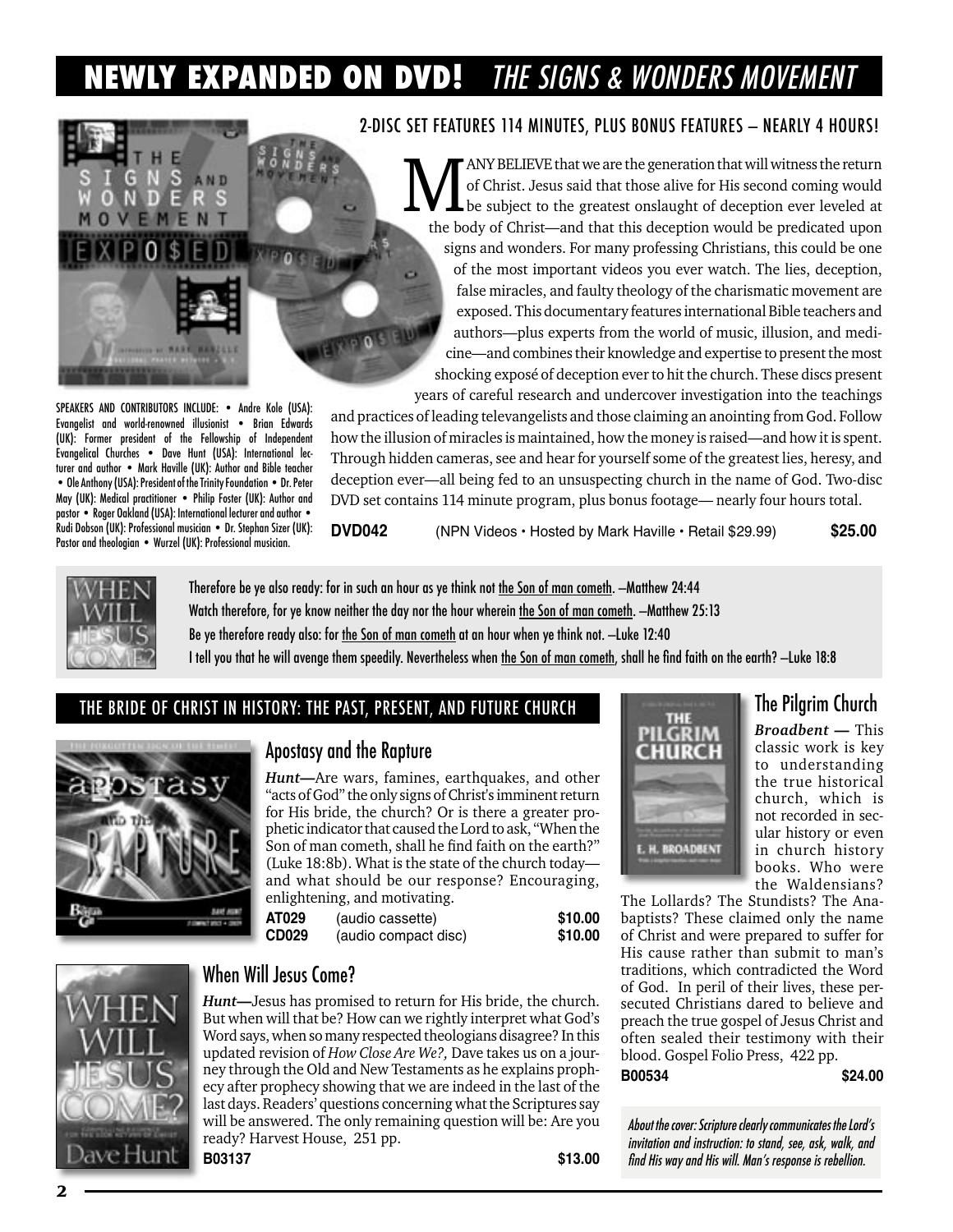# THE BEREAN <del>SINGLE</del> CALL

Box 7019 ~ Bend, Oregon 97708 *www.thebereancall.org* **October 2005** 

### "A Way Which Seemeth Right..."

*T. A. McMahon*

 *There is a way which seemeth right unto a man, but the end thereof are the ways of death. (Proverbs 14:12)*

I recently attended the Celebrate Recovery Summit 2005 at Saddleback Church in Southern California. The primary purpose of the conference was to train new leaders who would return to their churches and inaugurate the Celebrate Recovery (CR) program. Saddleback's pastor, Rick Warren, describes CR as "a *biblical* and balanced program to help people overcome their hurts, habits, and hang-ups...[that is] based on the actual words of Jesus *rather than psychological theory* [emphasis added]." 1

As a long-time critic of psychological counseling and 12-Steps therapies in the church (see *The Seduction of Christianity* and archived *TBC* newsletter articles and Q&As), I was pleased to have the opportunity to learn firsthand from those who are leading and/or participating in the program, to better understand what was intended in CR, and to see how it is implemented. What I learned right away was that the 3,000 or so in attendance had a tremendous zeal for the Lord and an unquestionable sincerity in desiring to help those who were struggling with habitual sin. This was my impression in all of my interactions—with individuals, in small groups, in workshop sessions, and in the general worship sessions. The CR Summit lasted three (eight- to nine-hour) days and covered nearly every aspect of Celebrate Recovery.

Nevertheless, other thoughts ran through my mind as I reviewed whether or not I had missed something significant in my previous criticisms of 12-Steps recovery therapies. Is Celebrate Recovery's 12-Steps program truly different—that is, "biblical and balanced…rather than psychological"—as Rick Warren believes? Furthermore, is he simply naïve when he says in his "Road to Recovery" series of sermons, "In 1935 a couple of guys formulated, *based upon the Scriptures*, what are now known as the classic twelve steps of Alcoholics Anonymous and used by hundreds of other recovery groups. Twenty million Americans are in a recovery group every week and there are 500,000 recovery groups. *The basis is God's Word* [emphasis added]." Or is Celebrate

Recovery another alarming example of *a way that seems right to a man* but one that is turning believers to ways and means other than the Bible to solve their sin-related problems? Let's consider these questions in light of some A.A. and 12 Steps background information.

To begin with, 12-Steps programs are not just a Saddleback Church issue. Increasing numbers of evangelical churches are sponsoring Alcoholics Anonymous (A.A.) and Narcotics Anonymous (N.A.) meetings and/or creating their own selfhelp groups based upon A.A.'s 12-Steps principles. Bill Wilson, one of the founders of A.A., created the 12 Steps. Wilson was a habitual drunk who had two life-changing events that he claims helped him achieve sobriety: 1) he was (mis)informed by a doctor that his drinking habit was a disease and was therefore not his fault, and 2) he had an experience (which he viewed as spiritual enlightenment) that convinced him that only

*"Thus saith the LORD, Stand ye in the ways, and see, and ask for the old paths, where is the good way, and walk therein, and ye shall find rest for your souls. But they said, We will not walk therein."* 

 *Jeremiah 6:16*

"a Power greater than" himself could keep him sober. Attempting to understand his mystical experience, he was led into spiritism, a form of divination condemned in the Scriptures. His official biography indicates that the content of the 12-Steps principles came to him "rapidly" through spirit communication. Certainly *not* from God.

Celebrate Recovery began 14 years ago at Saddleback and is used in more than 3,500 churches today, making it evangelical Christianity's most prominent and widely exported 12-Steps church program. Warren considers CR to be "the center of living a purpose-driven life and building a purposedriven church" and recently announced that Chuck Colson's Prison Fellowship would begin implementing CR in every prison where the ministry is functioning.

Celebrate Recovery is a very complex methodology that attempts to bring biblical adjustments to the 12-Steps program originated by A.A. and utilized in numerous other "addiction" recovery programs. The complexity, however, applies to the setting up and implementation of the program as well as to the strict rules that govern its execution. Although there are many problems related to "making it work," there is only space in this article to address some fundamental issues. Let's begin with the implications regarding the name of the program.

Reflecting A.A.'s influence upon CR, the term "Recovery" is significant. All those in A.A. are "recovering" alcoholics, who, according to A.A., never completely recover. Recovery is a term that primarily denotes a process of physical healing. A.A. teaches that alcoholism is a disease for which there is no ultimate cure. Although CR rejects A.A.'s view of alcoholism as a disease and calls it sin, the title nevertheless promotes the A.A. concept in contradiction to what the Bible teaches. Sin is not something from which a believer is "in recovery." Sin is confessed by the sinner and forgiven by God. The believer is cleansed of the sin right then. "I said, I will confess my transgressions unto the LORD; and thou forgavest the iniquity of my sin" (Ps 32:5).

At the 2005 Celebrate Recovery Summit, every speaker introduced himself or herself in the A.A. "recovery" mode, with this "Christianized" difference: "Hi, I'm so and so…and I'm a believer in Jesus Christ who struggles with issues of (alcohol, drug, codependency, sex, or whatever) addiction." The audience then applauded to affirm the individual for overcoming the "denial" of his or her habitual sin. Not to confess some "addiction" or specific sin struggle raises suspicions of "being in denial." Throughout the three-day conference, there was never a hint from any of the speakers that anything about A.A., 12 Steps, or CR might not be biblical. Moreover, where Celebrate Recovery programs were not available, those "in recovery" were encouraged to attend A.A. or N.A. meetings.

Rick Warren, on video, reassured the Summit attendees that CR was no manmade therapy. He insisted that CR was based upon the "actual words of Jesus Christ from the eight Beatitudes, which parallel the 12 Steps" and identified his own "Higher Power: His name is Jesus Christ." I don't find "Higher Power," which is a misrepresentation of God, in the Bible. Nor can I fathom why a Bible-believing Christian would want to promote Bill Wilson's concept and methodology. Why not simply rely on what the Bible teaches?

Is God's way completely sufficient to set one free from so-called addictions? Did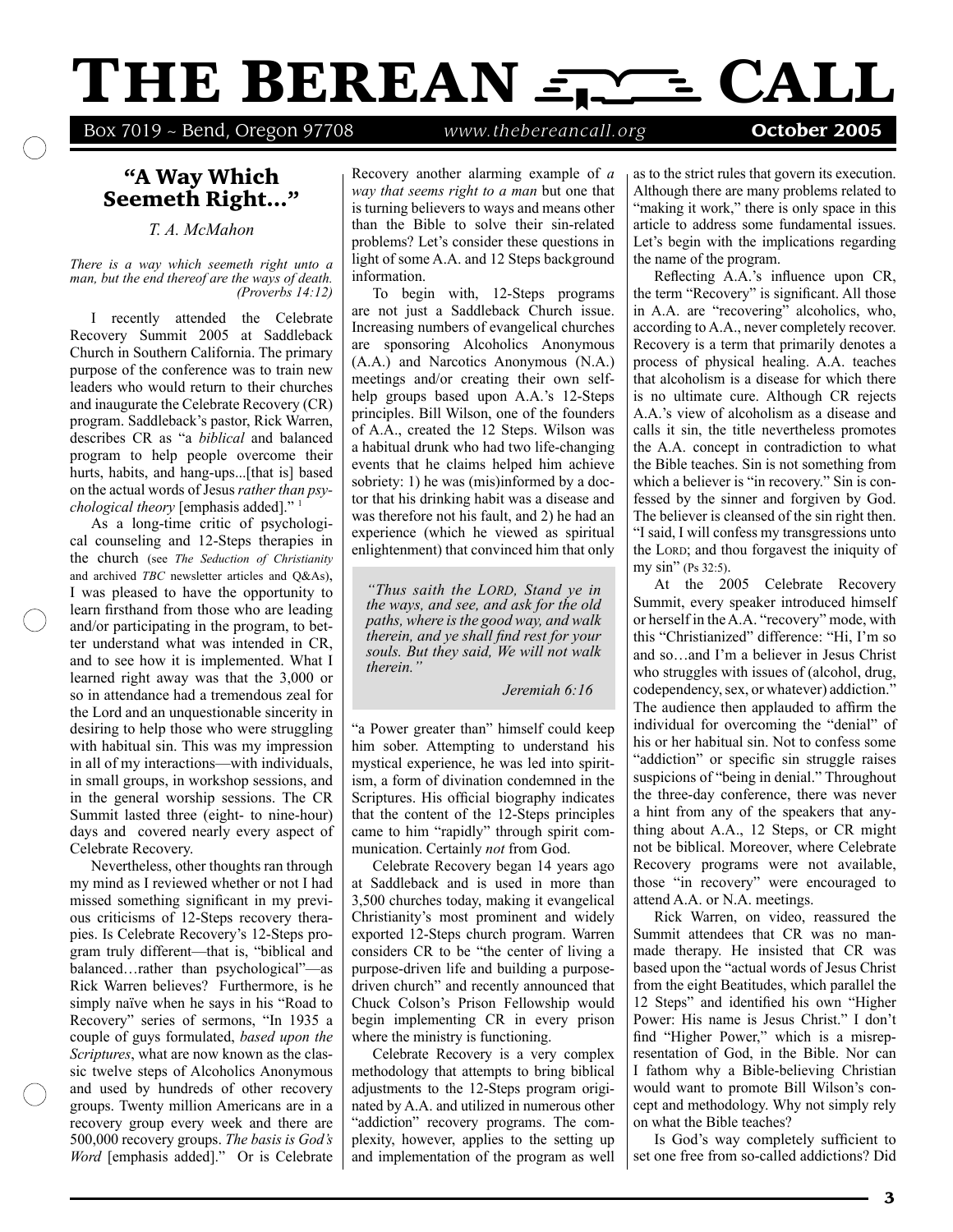A.A.'s founders provide a more effective way? If so, what did the church do for the nearly 2,000 years prior to Bill Wilson's "spiritually enlightened" way to recovery? Moreover, if Wilson's method really works, why are some in the church trying to add Jesus as one's Higher Power and the Beatitudes to it? On the other hand, if the effectiveness of the 12-Steps program is questionable at best and detrimental to the gospel and to a believer's life and growth in Christ, why attempt to "Christianize" such a program? It is imperative that all believers ask themselves whether or not they truly believe that the Scriptures and the enablement of God's Holy Spirit are sufficient for "all things that pertain to life and godliness" (2 Pt 1:3). A rejection of this biblical teaching is the only possible justification for turning to ways the Bible condemns: "the counsel of the ungodly" (Ps 1:1) and "a way which seemeth right unto a man."

How dependent is Celebrate Recovery upon (with minor modifications) A.A.'s 12 Steps? Completely! Those going through CR's small group take from 12 to 16 months to complete the 12-Steps program. Many go through more than one small group and often become leaders in one while attending others. Without Bill Wilson's principles, the CR program would be reduced to a handful of misapplied Bible verses. Tragically, the most obvious biblical problem with such an approach to overcoming habitual sins seems to be dismissed by all 12-Steps advocates: the Bible never offers a by-the-numbers *self-help methodology* for deliverance from sin or for living a sanctified life. God's way involves obedience to His *full counsel* and maturity in Christ through the enablement of His Holy Spirit.

Warren's CR program views the 12 Steps as generally compatible with Scripture yet seeks out verses that appear to biblically reinforce each step. In doing so, however, scriptural interpretations are forced upon concepts that either have no direct relationship to the Bible or that pervert the true interpretation of the scripture intended to support the particular step. CR's attempt to use the Beatitudes as biblical principles for overcoming habitual sins, for example, is a serious distortion of the Word of God.

Search as you may, you'll find no commentaries that even hint at such a use of the Beatitudes. Why? Simply because the Beatitudes all have to do with seeking the Kingdom of God and nothing to do with solving an individual's so-called addictions. Again, why try to legitimize from Scripture Wilson's "ungodly counsel" from "seducing spirits [bringing] doctrines of devils" (1 Tm 4:1)?

Consider, for example, the "Beatitudes

justified" first three steps: (1) We admitted we were powerless over our addictions and compulsive behaviors. That our lives had become unmanageable. "Happy are those who are spiritually poor." (2) Came to believe that a power greater than ourselves could restore us to sanity. "Happy are those who mourn, for they shall be comforted." (3) Made a decision to turn our life and our will over to the care of God (modified from A.A.'s "God as we understood Him"). "Happy are the meek." This is more than a misdirected attempt to sanctify (in Rick Warren's words) Bill Wilson's "biblically vague" 12 Steps.<sup>2</sup> It both abuses the Scriptures and reinterprets Wilson.

In these *foundational* steps, Wilson is summarizing his beliefs based upon his experiences as a "recovering alcoholic." He felt "powerless" because he believed alcoholism was an incurable disease that consequently made his life "unmanageable." Since he couldn't "cure" himself (although millions do without 12-Step or other therapies!), he put his faith in "a power greater than ourselves," whom he called God, and "understood" Him by fabricating Him out of beliefs discovered in his study of different religions and religious experiences. That's more than "biblically vague." It's a false religion.

So why would Celebrate Recovery or the multitudes of other Christianized 12- Steps groups try to reconcile the Word of God with Wilson's definitely erroneous and demonically inspired methodology? The deluded response is: "Because it works!" But does it?

Pragmatism is the fuel that powers "the way that seems right" and governs much of what is being lauded in the church today. Not only is this unbiblical, but too often there is nothing beyond enthusiastic testimonials to support the claim that something actually works. The reality for the 12-Steps program of A.A. and N.A. is that there is no research evidence proving that they are more effective than other treatments. Furthermore, the most extensive studies related to "addictions" conclude that most drug and alcohol abusers recover without any psychotherapeutic treatment or self-help therapies.<sup>3</sup>

The many problems inherent within a Christianized 12-Steps program—and particularly Celebrate Recovery—are too numerous for this brief article. Yet, consider these observations: CR is highly promoted as completely biblical and not psychological, yet the key speakers for CR Summit 2005 were clinical psychologists Drs. John Townsend and Henry Cloud. Psychologist David Stoop, the editor of *Life Recovery Bible* (CR participants' mandatory paraphrase Bible, polluted with psychotherapy commentary), is a favorite speaker at Saddleback's CR Large Group meetings. The CR leadership manual advises, "Have Christian psychotherapists volunteer their time to help instruct and support your leaders."<sup>4</sup>

CR's entire program content is marbled with psychobabble such as this "solution" from its Adult Children of the Chemically Addicted group's dogmas:"The solution is to become your own loving parent….You will recover the child within you, learning to accept and love yourself."5 This is biblical?! Honoring the psychologically contrived "disorder" of codependency, CR's Codependency and Christian Living group made this humanistic and biblically false statement: "Jesus taught....A love of self forms the basis for loving others."6

A.A.'s 12-Steps methodology, along with its antibiblical psychotherapeutic concepts and practices permeates Celebrate Recovery, yet no one at the Summit with whom I spoke seemed concerned. CR's small group meetings are the antithesis of the way the Bible instructs mature believers to help those young or struggling in the faith to grow. Pastors and elders can be small group leaders, but not for teaching purposes. No leader may biblically instruct or correct but may only affirm the "transparency" of the participant sharing his feelings. "Cross-talk," or comments by others, are prohibited to allow the freest expression possible. Much of this "expression" reinforces psychotherapeutic myths. The two-hour meetings usually open with the spiritually anemic Serenity Prayer and the recitation of the 12 Steps. Leaders are drawn from those who have completed one or more 12-Step groups. Some leaders work through one "addiction" in a small group while leading another group. It's not unusual for a leader to put in eight to ten hours in CR functions per week, every week. Serious Bible study and discipleship are not part of the Celebrate Recovery "biblical" emphasis.

Let no one think that presenting these critical concerns about Celebrate Recovery in any way lessens the biblical obligation (Gal 6) of the church to minister to those struggling with habitual sin. The issue is not whether we *should* minister, but *how* we should minister: man's way or God's way? Man's way, or *a mixture of biblical teaching and ungodly counsel,* is contrary to God's way. Man's way leads to death. Applying Scripture to man's way leads to a slower death, akin to what would result when pure water is added to a toxic drinking fountain. We desperately need to take heed to God's admonition through the Prophet Jeremiah: "For my people have committed two evils; they have forsaken me the fountain of living waters, and hewed them out cisterns, broken cisterns, that can hold no water" (Jer 2:13). **TBC**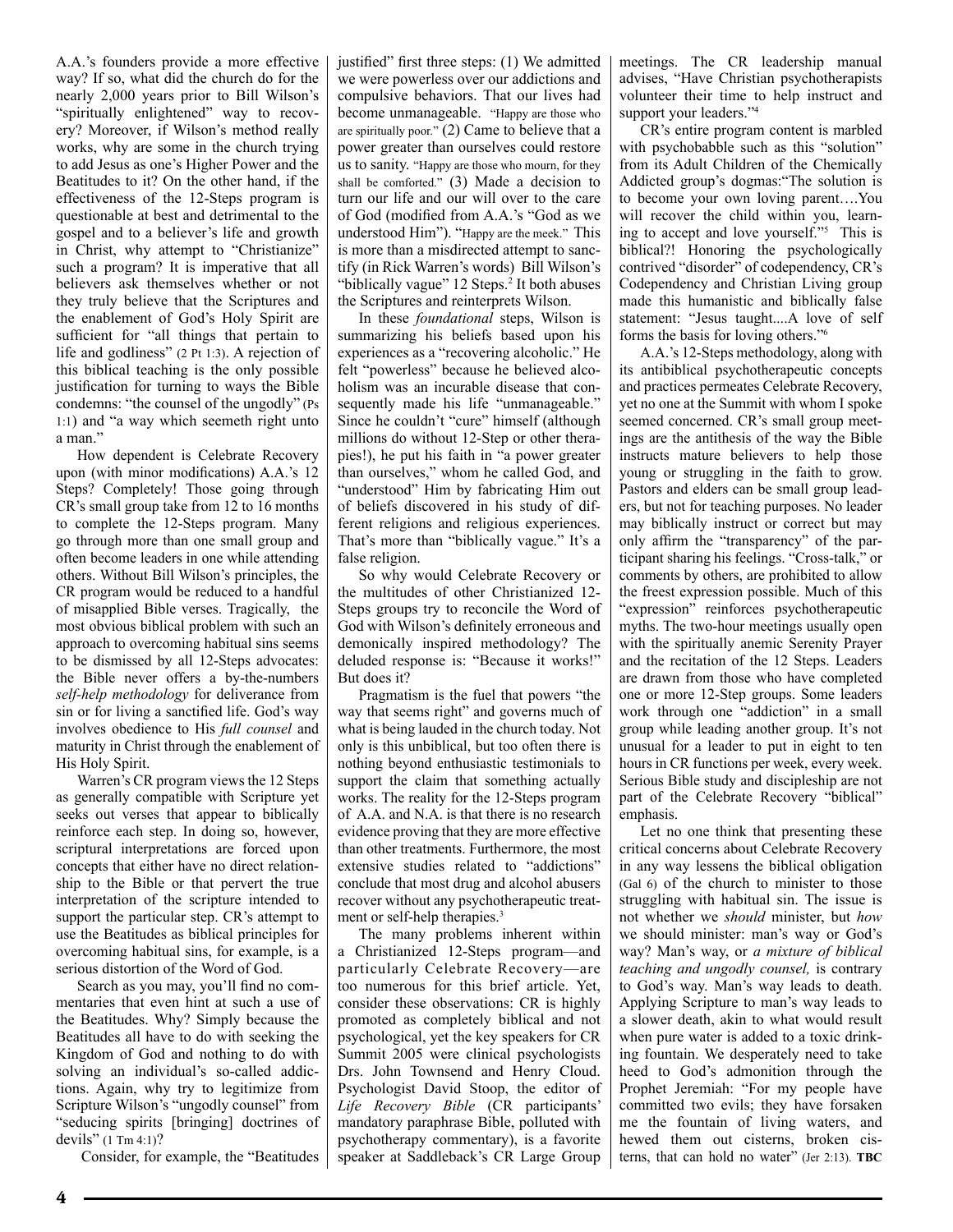### **Quotable**

The man who is intimate with God is never intimidated by man.

*Leonard Ravenhill*

–––––––––––––– Who would wish to dwell among the nations, and to be numbered with them? Why, even the professing church is such that to follow the Lord fully within its bounds is very difficult. There is such a mingling and mixing that one often sighs for "a lodge in some vast wilderness." Certain it is that the Lord would have his people to follow a separated path as to the world, and come out decidedly and distinctly different from it. We are set apart by divine decree, purchase, and calling, and our inward experience has made us greatly to differ from men of the world; and therefore our place is...in the narrow way where all true pilgrims must follow their Lord. This may not only reconcile us to the world's sneers, but even cause us to accept them with pleasure....Only let us be found in the number of the redeemed, and we are content to be odd and solitary to the end....

*Charles H. Spurgeon*

–––––––––––––– Lamb of God! our souls adore Thee while upon Thy face we gaze; There the Father's love and glory shine in all their brightest rays; Thy almighty power and wisdom, all creation's works proclaim; Heav'n and earth alike confess Thee as the ever great "I AM."

When we see Thee as the victim nailed to the accursed tree, For our guilt and folly stricken, all our judgment borne by Thee, Lord, we own, with hearts adoring, Thou hast loved us unto blood; Glory, glory everlastings be to Thee, Thou Lamb of God!

Lamb of God! Thou now art seated high upon Thy Father's throne; All Thy gracious work completed, all Thy mighty vict'ry won. Every knee in heav'n is bending to the Lamb for sinners slain; Every voice and harp is swelling, "Worthy is the Lamb to reign!"

*James G. Deck* (1807-1884), Hymns of Worship and Remembrance

 $O&A \equiv$ 

*Question:* **In a recent book, a wellknown prophecy teacher writes, "I have never been able to fully embrace the traditional viewpoint of conscious, eternal punishment. It seems to impugn**  **the character of God….He is a God of righteousness, holiness, and justice, but is eternal suffering justice…? The concept of eternal torment seems to run contrary to biblical examples. God destroyed Sodom and Gomorrah…suddenly and quickly…Noah's evil world…suddenly and quickly….[Thirdly] it seems to contradict a descriptive phrase…to describe Hell…"the second death…." How can Hell be a "second death" if it consists of eternal, conscious torment? [Fourthly] Hell is a place of destruction (Matthew 7:13; 2 Thessalonians 1:9, et al.). Fifth, there is a difference between eternal punishment and eternal** *punishing***…a judgment that continues eternally, or…a judgment with eternal consequences….Revelation 14:9-11 [does not] speak of eternal torment [but] "the smoke of their torment" ascending forever. [But] Isaiah 34:10…says the smoke of Edom's destruction will "go up forever." I have been to Edom…seen its destruction. But there was no smoke ascending to heaven. The reference to eternal smoke is obviously symbolic… Edom's destruction will give eternal testimony to how God deals with a sinful society….I believe the Bible denies the immortality of the soul….In 1 Timothy 6:15,16 Paul says that God alone possesses immortality. First Corinthians 15:53 teaches that THE Redeemed will not become immortal until the time of their resurrection….There is no need to believe in an eternal Hell if the soul is not intrinsically immortal. And it isn't…. Justin Martyr (A.D. 114-165) [says] the souls of the unrighteous will suffer only as long as God wills, and that finally their souls will pass out of existence. [I believe the damned] will be cast into the lake of fire (Hell) where they will suffer a time of torment in proportion to their sins. Then they will experience the "second death" (death of body, soul and spirit)." Please help me to discern.**

*Answer:* The above arguments are seriously flawed. The fact that the sinners in Sodom and Gomorrah and in Noah's time suffered swift physical destruction does not prove that they have not been suffering spiritual torment ever since, in Hell! Of course, no man, but "God alone has immortality." But when was immortality ever required for suffering in the Lake of Fire? Without immortality, we have physical life; and even after physical death we continue to exist: "It is appointed unto men once to die, but after this the judgment" (Heb 9:27). Judgment can't be pronounced on those who no longer exist

—and judgment pronounced must be meted out in punishment. The author of the book denies that it is eternal but gives no Scripture—only faulty reasoning.

If both spiritually dead people and physically dead people are still alive, what does it mean to be "dead"? Spiritual death separates from God; physical death separates from the body and from all those who are still physically alive. The physically dead who believed on Christ and thus were united to God before they died continue to exist in heaven in eternal bliss ("and so shall we ever be with the Lord"- 1 Thes 4:17).

Upon death, those who rejected Christ and the salvation He provided for them go to hell to await their judgment; but even while awaiting the final judgment, they experience horrible torment: "the rich man also died, and was buried; and in hell he lift up his eyes, being in torments" (Lk 16:22,23). Obviously, then, the fact that man doesn't have immortality is not a valid argument against eternal existence in the Lake of Fire. Sin brought death to Adam's spirit and eventually to his body, and so it has always been with his descendants. But the fact that man is doubly dead—first spiritually, then physically—does not mean that he ever ceases to exist.

Physical "death" no more means *cessation of being* than does spiritual "death" nor is there ever any hint anywhere in the Bible of any end either to the bliss of the redeemed or to the torment of the damned. The writer suggests that because today there is no physical smoke ascending from Edom in spite of Isaiah 34:10 saying that "the smoke of Edom's destruction will 'go up forever,'" therefore, the statement in Revelation 14:9-11 concerning those who worshiped the beast—that "the smoke of their torment ascendeth up for ever and ever"—isn't to be taken literally. But Isaiah was no more speaking of physical smoke arising from ruins on earth than he was of physical torment lasting forever on earth. "Smoke" was symbolic of their spiritual torment in the Lake of Fire, and that "smoke" will indeed ascend for ever and ever.

We are clearly told that "the devil...the beast and the false prophet…shall be tormented...for ever and ever" (Rv 20:10). Where? In the lake of "everlasting fire, prepared for the devil and his angels" (Mt 25:41; Rv 20:14,15). It would neither be biblical nor reasonable to believe that although the devil and his angels will be tormented therein "for ever and ever," their followers, having been placed in this everlasting fire, will be there only for a temporary time. The writer makes the Lake of Fire to be like purgatory for the Catholic: temporary punishment in proportion to one's sin. But never in the many times that Christ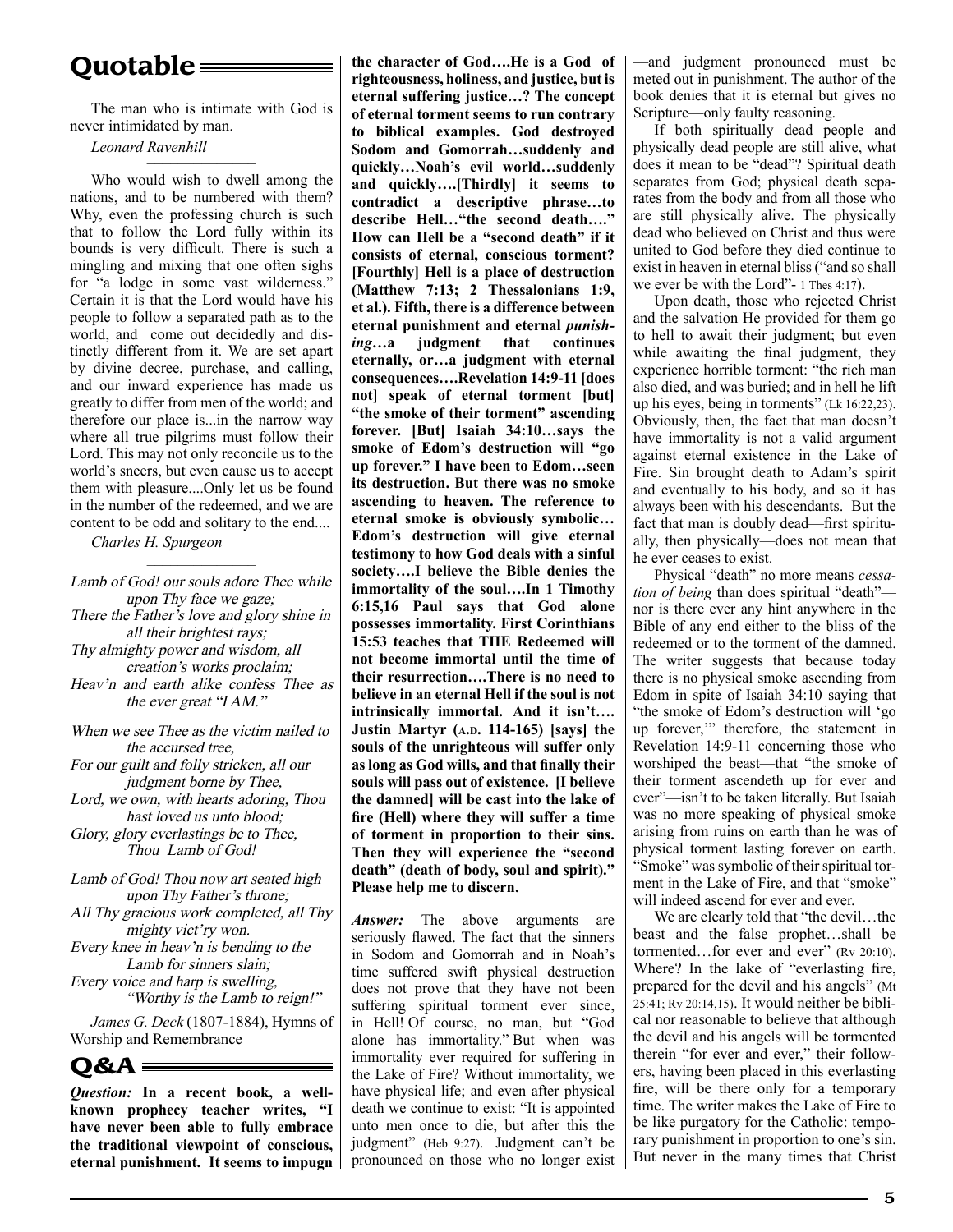refers to the punishment of the damned ("weeping and wailing and gnashing of teeth" – Mt 8:12; 13:42, 50; 22:13; 24:51; 25:30; Lk 13:28) does He ever offer the hope that it is only temporary.

That every man "is judged... [and by implication punished] according to their works" (Rv 20:13) refers to the severity of the punishment, not to its duration. That it must be eternal is because God himself is eternal, His righteousness infinite, and His judgments immutable. Death is the punishment for sin, not cessation of being. Eternal death is separation from God and all others to face alone the stark horror of one's rebellion against one's Creator and the fact that the forgiveness He offered was rejected.

While admitting that death doesn't end anyone's existence, he claims that the existence of the damned after death is only temporary—long enough to punish them "in proportion to their sins." But this theory is never stated in the Bible. The "wages of sin is death," which is separation from God just as physical death separates from the body. Those who are spiritually dead enjoy physical life for a time. But after physical death comes judgment—and their "everlasting punishment" (Mt 25:46), as he admits—a "second death" in the Lake of Fire. It could hardly be called "everlasting" if one day it will be as though it had never been, with all sinners having ceased to exist. Punishment for breaking the infinite law of the eternal God must be eternal.

*Question (representative of several):* **In your May Q&A, you objected to the use of the terms "Messianic Jew" and "Messianic movement" as not biblical. The Jerusalem council settled the issue that there would be a distinction between Gentiles and Jews in observances and practice….Jesus Christ is the same for Jew and Gentile unto salvation, yet observances can be different….I would differ with your explanation of Jesus and His followers not being observant Jews after the cross. The apostles did continue to observe Sabbath after the cross (Acts 13:14, 42, 44; 16:13; 17:2; 18:4, 11; two Sabbaths at Antioch, one Sabbath at Philippi, three Sabbaths at Thessalonica, seven to eight Sabbaths at Corinth). The feasts of Scripture were to be everlasting for the Israelites and could be partaken of by the strangers among them. Most were everlasting observances, and…will continue in the future….God does not change His mind (Leviticus 23:14, 21; Zechariah 14:16-19). As a Gentile in a "Messianic" congregation, I have the liberty to keep these Feasts.**

**I think the writer of the question you answered was expressing the frustration he or she has regarding churches [where]**  **a Jewish believer…is made to give up their identification as a Jew upon joining a predominantly Gentile congregation…told that they should not celebrate Hannukah or Passover [but] must defer to Christmas and Easter, which is not in Scripture at all. God wants Jew and Gentile to be together in harmony, not replacing anything Jewish with something non-Jewish. This has been done throughout history…pushing Jewish people far away from the gospel. Jesus was a Jew, lived a Jew, died a Jew and will return a Jew. The church in many cases portrays Him stripped of His identity as a Jew….There is no argument that the sacrifices were completed in Him, once and for all, and all has been accomplished for us to receive His free gift of eternal life.** 

*Answer:* I am sorry if there are any Christians who want Jews to deny their heritage as the chosen people of God descended from Abraham, Isaac, and Jacob, who were delivered from Egypt and brought into the Promised Land. That is wrong. Yes, the stranger who became a Jew through keeping the law, including being circumcised, was to keep the feasts of the Lord. But for a Gentile to keep those feasts today would be a fraud. His ancestors were not delivered from Egypt by miracles and brought into the Promised Land to inherit it, nor has he joined the nation of Israel.

None of the verses you list declares that the Apostles kept the Sabbath but only that they went into the synagogue on the Sabbath day. Obviously, that was because the Jews gathered together there on that day, and this was the best way to reach them with the gospel. Now in the early days, the apostles did observe the law and keep the feasts in order not to offend the unsaved Jews. This was only, however, for the sake of winning them to Christ: "For though I be free from all...yet…unto the Jews I became as a Jew, that I might gain the Jews; to them that are under the law, as under the law, that I might gain them that are under the law.…I am made all things to all men, that I might by all means save some" (1 Cor 9:19-23).

There are many warnings against becoming entangled in Jewish observances: "One man esteemeth one day above another: another esteemeth every day alike….He that regardeth the day, regardeth it unto the Lord; and he that regardeth not the day, to the Lord he doth not regard it" (Rom 14:5,6). That passage certainly closes the door for Jew and Gentile upon obligatory observation of the Sabbath or any other Holy Day.

As for "Messianic Jew," the very term makes a distinction between Jews and Gentiles that does not exist in Christ. Am I a "Messianic Gentile"? There is neither Jew nor Gentile; we are one in Christ.

### News Alert

*News.yahoo.com, 9/21/05:* **SPEEDY BUT SPIRITUAL: BRITISH CLERIC UNVEILS "100- MINUTE BIBLE"—**Business folk are used to reading executive summaries of important documents, and now would-be Christians are to have the same privilege, in the form of a chopped-down Bible that can be read in under two hours.

A Church of England vicar was on Wednesday unveiling his self-styled "100- Minute Bible," an ultra-condensed edition of the Christian holy book which claims to neatly summarize every teaching from the Creation to the Revelation.

The Reverend Michael Hinton was launching his work at Canterbury Cathedral in southern England, the headquarters of the Anglican Church.

Publishers of the 100-Minute Press say the book has been written for those who want to know more about Christianity but who do not have the time to read the original in full.

"This is a book for adults and has been written in a style to encourage readers to keep turning the pages, but without resorting to any literary gimmicks," said Len Budd from the publishing firm. "As the bible itself, the 100-Minute Bible should be a bestseller."

*[TBC: If there is one trend in Christianity that could be singled out as probably the most destructive, it is a dumbing-down of the Word of God in the life of a believer. One form of this is the perpetuation of biblical illiteracy. It has been a growing problem even among evangelicals—not that they can't read, but because many just don't care to read the Bible, or certainly not the whole Bible. Therefore, in today's prevailing consumeroriented way of doing church, no doubt this "Cliff Notes" version of the Bible will become quite popular. However, those who are producing the "100-Minute Bible" need to take "the time to read the original in full" for themselves—especially the verse that says what will happen to those who would "take away from the words" of His Book (Rv 22: 19).]*

### End Notes  $\equiv$

- 1. *Celebrate Recovery Summit 2005 Handbook*, 61.
- 2. Celebrate Recovery Senior Pastor Support Video, 2003.
- 3. *The Harvard Mental Health Letter*, Vol. 16, No. 12, 1-4; See also: www.stats.org/issuer ecord.jsp?issue=true&ID=8.
- 4. *Celebrate*, 31.
- 5. Ibid., 342.
- 6. Ibid., 350.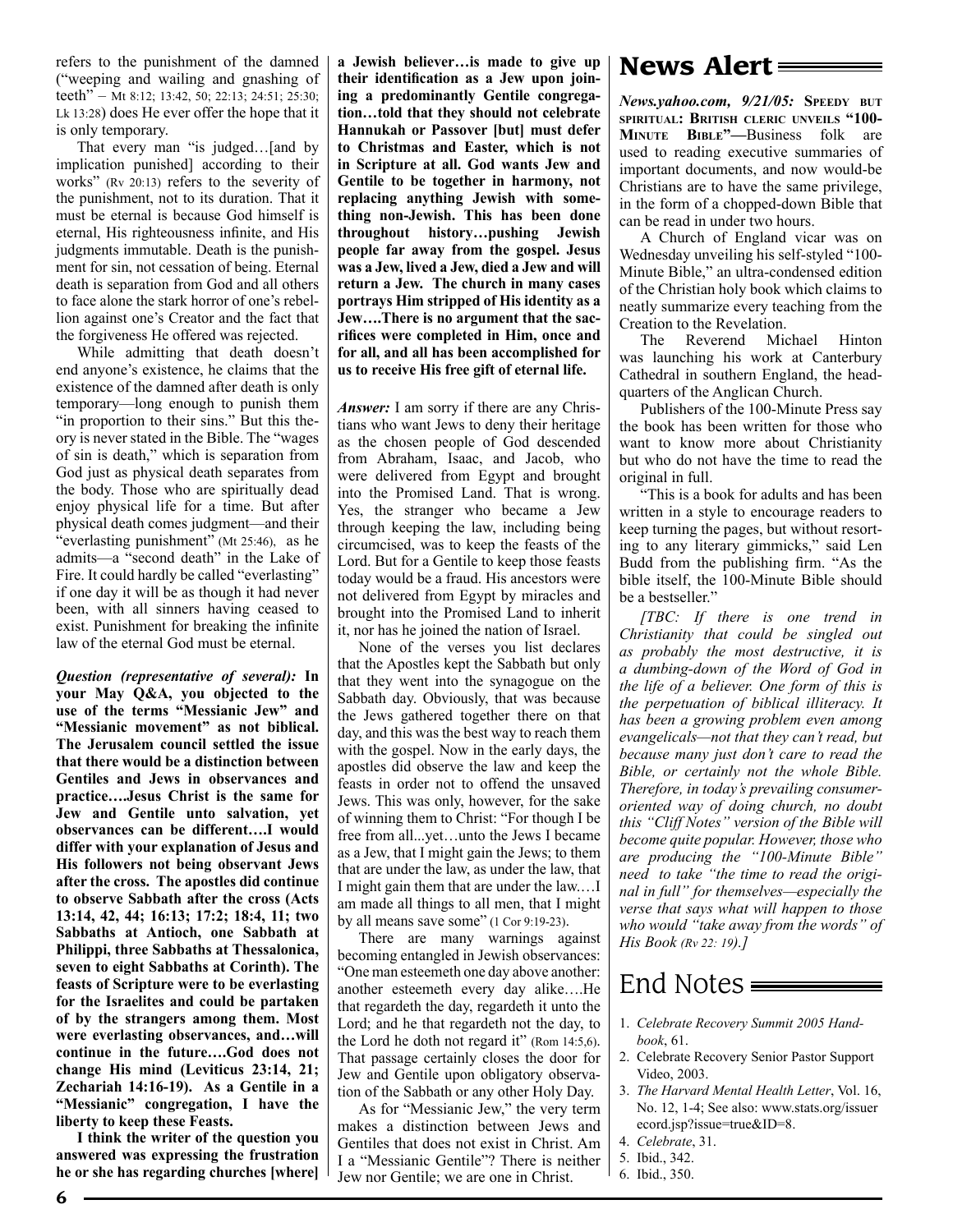#### Dave & T.A.'s Itinerary

| Oct 7-8<br>(Dave)           | <b>Prophecy: Peril &amp; Promise</b><br>San Marcos TX<br>(512) 353-7759                                                  |
|-----------------------------|--------------------------------------------------------------------------------------------------------------------------|
| Oct 9<br>(Dave)             | <b>Calvin Chapel South Austin</b><br><b>South Austin TX</b><br>(512) 576-5433                                            |
| Oct 19-21<br>(Dave,<br>T.A. | <b>Winnipeg Prophecy Conference</b><br><b>Winnipeg Canada</b><br>(204) 888-7270, www.wpapc.org                           |
| Oct 24-27<br>(Dave)         | <b>Brazilian Prophecy Conference</b><br>www.Chamada.com.br<br>0300-789-5152 (from Brazil)<br>55-51-3241-5050 (from U.S.) |
| Oct 28 30<br>(Dave)         | Igreja Batista Esperança<br>São Paulo Brazil<br>11-5571-9721                                                             |
| Nov <sub>6</sub><br>(Dave)  | <b>Candlelight Fellowship</b><br>Hayden ID<br>(208) 772-7755                                                             |
| Nov 12-13<br>(Dave)         | <b>Keizer Community Church</b><br><b>Keizer OR</b><br>(503) 393-0222                                                     |
| Nov <sub>16</sub><br>(Dave) | <b>Calvary Chapel Chino Valley</b><br>Chino CA<br>(909) 464-8255                                                         |
| <b>Nov 20</b><br>(Dave)     | <b>Calvary Chapel Rialto</b><br><b>Rialto CA</b><br>(909) 820-7300                                                       |

Thanks, Dave and T.A,

The Holy Ghost is shedding so much junk out of my life through your [radio] program [*Search the Scriptures Daily*]. I hope and know that the Lord will finish the work He has started in me: that my eyes would be cleared of this forest so I can judge rightly. MH (CA)

Dear Berean Call,

What a revelation! Thank you, friends, for enrolling me in your Lending Library. Most everything you do has significance. PB (ND)

Dear Dave,

Congratulations are in order! Your recently published book *Judgment Day!* tells the true story of Islam and its agenda. I have many books that are factual, but you've managed to put everything into one revealing, well-documented book. RE (GA)

#### Dear Dave and Ruth,

Your fine book *Judgment Day!* arrived here a few days ago and I sat down immediately to read it. You depict Islam as it really is and not as it is painted by the media....You must have done considerable research to glean all those statistics, but that is what makes the book so interesting. AS (France)

Dear Dave,

While attending a Bible study, I offered the story of a Canadian pastor who was prosecuted for "hate crimes" when he read a passage of Scripture that had unkind things to say about homosexuals….When I suggested the same thing could be happening here, pastors and assistant pastors around the room refused comment. I was later told by a well-educated "Christian counselor" that my approach to Christianity was old fashioned. She said we are not supposed to go around talking about sin and hell; she had seen many more good results by emphasizing love for all humanity. MV (ID)

#### Dear Berean Call family,

Letters  $\equiv$  and growing in the Scriptures on a daily  $\parallel$  Update I would like to commend you on your unwavering stance in bringing the truth of God and His Word to light in an ever-darkening world….In the beginning I found that when I read your newsletter it was difficult to follow and understand. I have since learned that I was quite unaware (and naïve) of the real and present dangers of false doctrines that are out there. I have also realized the importance of knowing basis. I thank you and your staff for your tireless and persevering work in exposing these false doctrines in the light of His Word. KD (FL)

Dear Bereans,

I came out of the library and met a boy getting on his bike. He told me he came to the library to learn how to do real magic, like Harry Potter. He said if you put a dollar between two candles and light them at the same time, the dollar would turn into three dollars. I suggested we look in the Bible and see what happened to Simon the magician. Such is the effect of the books about Harry Potter on innocent children. A father should teach his children the Scriptures every day [not just] leaving it up to their wives or the Sunday school. I am now 81 years old and I used to attend services at a chapel 50 miles away. I thank you for giving edifying articles in *The Berean Call.* BB (NY)

#### Dear Dave Hunt and T.A. McMahon,

I am grateful that there are sound teachers left who have the guts to stand up for the truth (without timidity). I worry greatly about seeker-sensitive, deceptive teaching impacting the church. My boyfriend recently got saved…through

conviction and listening to the *Search the Scriptures Daily* radio segments. SW (Australia)

#### Dear Friends,

I have much appreciated your stand on biblical authority and have heard both Dave and Tom speak with resonance on issues about which we share a mutual passion. The comments from JS (NJ) that John MacArthur and R.C. Sproul led this women's Bible study leader's class to conclude, "we don't need to have the Old Testament to understand the New Testament...Israel is not really important"make no sense and cause your readers to scratch their heads in wonder. I...am a graduate of The Masters Seminary. I also attended Grace Community Church and was heavily involved in evangelism, teaching, and music ministries....I now pastor a church....I am troubled by...Sproul's... views....However, I know for certain that Pastor MacArthur does not condone any notion that..."Israel is not really important." The writer has wrongly connected MacArthur with *reformed eschatology* and should set her class straight....MC (CA)

### **TBC Notes**

*We want to express our thanks to all of you who have so kindly written or otherwise sent words of encouragement during this time of intensive cancer treatment for our daughter Janna. We wish we could personally respond to each expression of concern and assurance of prayer, but that is not possible. Please know you are appreciated so very much. The doctors say that Janna is making progress. Please continue to pray. Our trust is in Him who does all things well.*

*Dave and Ruth Hunt*

**The Berean Call** is a nonprofit 501 [c] [3], tax-exempt corporation registered in the State of Oregon. It is overseen by an independent board which has full and final authority over all corporate assets, personnel, and affairs. (10/05)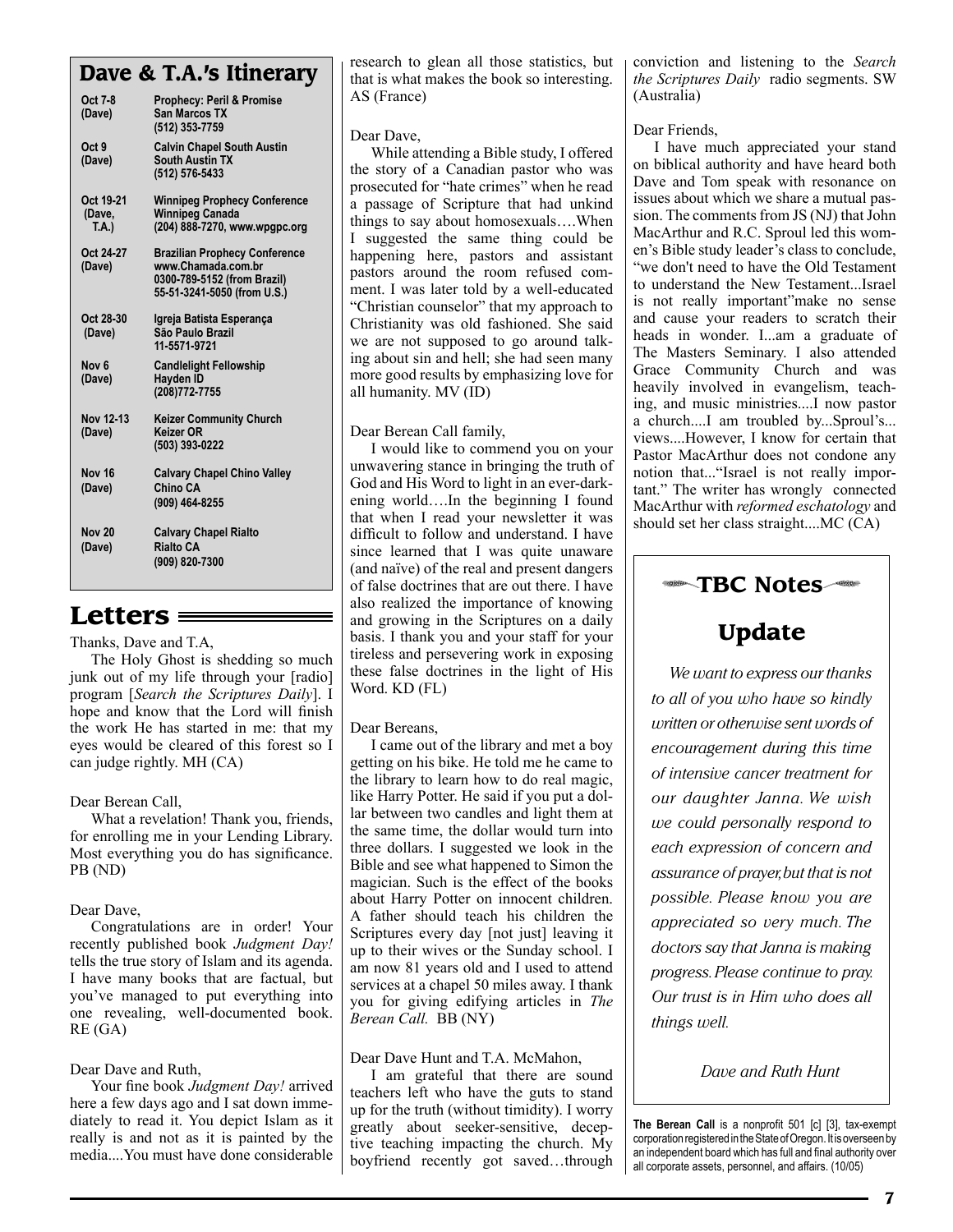### **TBC** Extra 1-800-937-6638 • Box 7019, Bend, OR 97708 • Box 7019, Bend, OR 97708 • WWW.thebereancall.org

# Mysticism big business for mainstream evangelical authors, publishers, retailers



An inward spiral of self: nine "sacred paths" mirror the syncretistic Enneagram of mystical Sufi (Islamic) tradition.

#### The Pathway to Psycho-Spirituality

*Sacred Pathways* author Gary Thomas recounts how "Carl Jung developed four profiles to describe human nature..." (p. 21). "Knowing our personal temperaments, whether we are sanguine or melancholy, for instance, will tell us how we relate to others or how we can choose a suitable spouse or vocation. But it doesn't necessarily tell us how we relate to God" (p. 17). [Past issues of *TBC* have long established the occult connection in seeking to classify people by personality types and temperaments.] Thomas

continues building a case for his nine worship styles: "Using biblical figures, historic church movements, and various personality temperaments, we can identify nine spiritual temperaments—what I call sacred pathways." Thomas is somewhat vague as to the exact origin of his ideas, but research reveals a close connection to the nine psycho-spiritual "types" of the mystical, esoteric Enneagram.

#### Enter the Enigmatic Enneagram

In the grossly unbiblical *The Enneagram: A Christian Perspective* (Crossroad, 2004), Robert Rohr states, "The Enneagram['s]...roots go back at least as far as the early monasticism of the Desert Fathers...presumably passed on through the Islamic wisdom tradition of Sufism.... These mystical currents of the major religions come astonishingly close to one another in...the religious experiences they transmit.... Indeed, the Ennea-

**<sup>8</sup> <sup>9</sup>** gram seems to be...a bridge that people can step onto from different sides and in the middle of which they can meet" (xii). "Indeed" is right—comparison of Thomas's ecumenical "sacred paths" to the characteristics of the syncretistic Enneagram reveals unmistakable parallels (see illustration). Rohr (a Franciscan "retreat master") relates, "The Sufis supposedly called the Enneagram 'the face of God' because they saw the nine energies manifested in the nine personality types as nine attributes of God..." (p. 232). Rohr writes "*Self-knowledge* is tied in with *inner work*, which is both demanding and painful.... The masters and soul guides of all *spiritual traditions* of the West and East have known that true self-knowledge is the presupposition of the '*inner journey*'... (xiii, emphasis added). "The transfer of wisdom between religions is...one of the most essential contributions to world peace.... The Enneagram can help us to find a deeper and more authentic relationship with God—even though it was not discovered by Christians." Christ, the *only* way, is denied.

IF THE WORD "Christian" was not part of their logo, readers could easily mistake Family Christian Stores' recent sales flyer as a New Age publication. Nine spiritualistic symbols "dance" around a central circle in a flowing sunburst pattern. Turning the cover, a lavish spread is devoted to explain "nine" sacred paths" to worship God: 1) Naturalists; 2) Sensates; 3) Traditionalists; 4) Ascetics; 5) Activists; 6) Caregivers; 7) Enthusiasts; 8) Contemplatives; and 9) Intellectuals. Each of these "paths" is defined (since the terminology is foreign to most evangelicals except for those versed—or immersed—in Catholic mysticism or the New Age). The entire display is given credence by a large advertisement for Andy Stanley's new four-part, small group video series called *You've Got Style*, marketed under Stanley's "northpoint" church resource imprint—a product of Multnomah Publishers. Readers are invited to take an online "worship style" quiz, which connects the "familychristian" website to Stanley's own "sacredpaths" survey. The 45-question personality inventory is designed to reveal "how you draw near to God." Several questions make no distinction between Catholic and Christian—for example: "I enjoy attending a 'high church' service with incense and...[the] Eucharist." The promotional copy describes Stanley's teaching as "inspired by Gary Thomas's book, *Sacred Pathways.* Due to the massive marketing forces at work, and the widespread influence of Stanley (whose church near Atlanta, Georgia, hosts over 10,000 adults in three Sunday a.m. services), further inquiry into the origin of "nine sacred paths" —and how they oppose the *one* "narrow way" and "strait gate" is necessary.

#### The Zondervan Connection

**Rely superimperses the Enneagram on the Civila** te illustrate Christ's nine "Iemperaments."

The fact that *Sacred Pathways* (Zondervan, 2000) is an "evangelical" introduction to the practices of Catholic mystics and the Desert Fathers is no surprise. Thomas's prior book, *The Glorious Pursuit: Embracing the Virtues of Christ* (NavPress, 1998), was part of a "*spiritual formation*" series edited by Dallas Willard (a longtime advocate of mysticism and an editor of *The Renovaré Spiritual Formation Bible*; see *TBC,* Aug. '05). Thomas is the founder of his own highly ecumenical "Center for Evangelical Spir-

> ituality" that "integrates Scripture, church history, and the Christian [mystic] classics." A back cover endorsement by *Publishers Weekly* exudes, "Thomas cites Henri Nouwen as an example of the 'sensate,' which is a happy illustration since Thomas himself shows great potential for becoming the Henri Nouwen of evangelicalism." Emergent church pastor/ leader Doug Pagitt (whose wife, Shelley, promotes yoga) is a Zondervan author of *Reimagining Spiritual Formation*. His website proudly proclaims he is an "Enneagram Type 8," and a convenient link connects viewers to the Enneagram Institute for a free "sampler" evaluation. While Stanley is a prominent Multnomah author whose endorsement will further popularize Gary Thomas's "Christian" mysticism, perhaps the biggest boost to Thomas's work has come from Zondervan author

Rick Warren. On pages 102 and 103 of *The Purpose-Driven Life*, Warren shares, "My friend Gary Thomas...discovered that Christians [mystics, desert fathers] have used many different paths for 2,000 years to enjoy intimacy with God...In his book *Sacred Pathways*, Gary identifies nine of the ways people draw near to God." Warren proceeds to validate the nine "types" with a poor proof-text from Eugene Peterson's *The Message.* But Scripture only knows *one* path: "the Spirit of truth" (John 14:17).

#### Looking Inward for Identity Instead of Upward for Understanding

The new "evangelical" market for mysticism is big business—but there are no "new" occult teachings: *"That which hath been is now; and that which is to be hath already been..." (Ecc. 3:15). S*adly, for a growing number of professing Christians, God's Word is not sufficient: "For the time will come when *they will not endure sound doctrine...they shall turn away their ears from the truth, and shall be turned unto fables (2 Tim. 4:3-4).* The eager cross-pollination and promotion of blended beliefs is a sure sign: that time has come.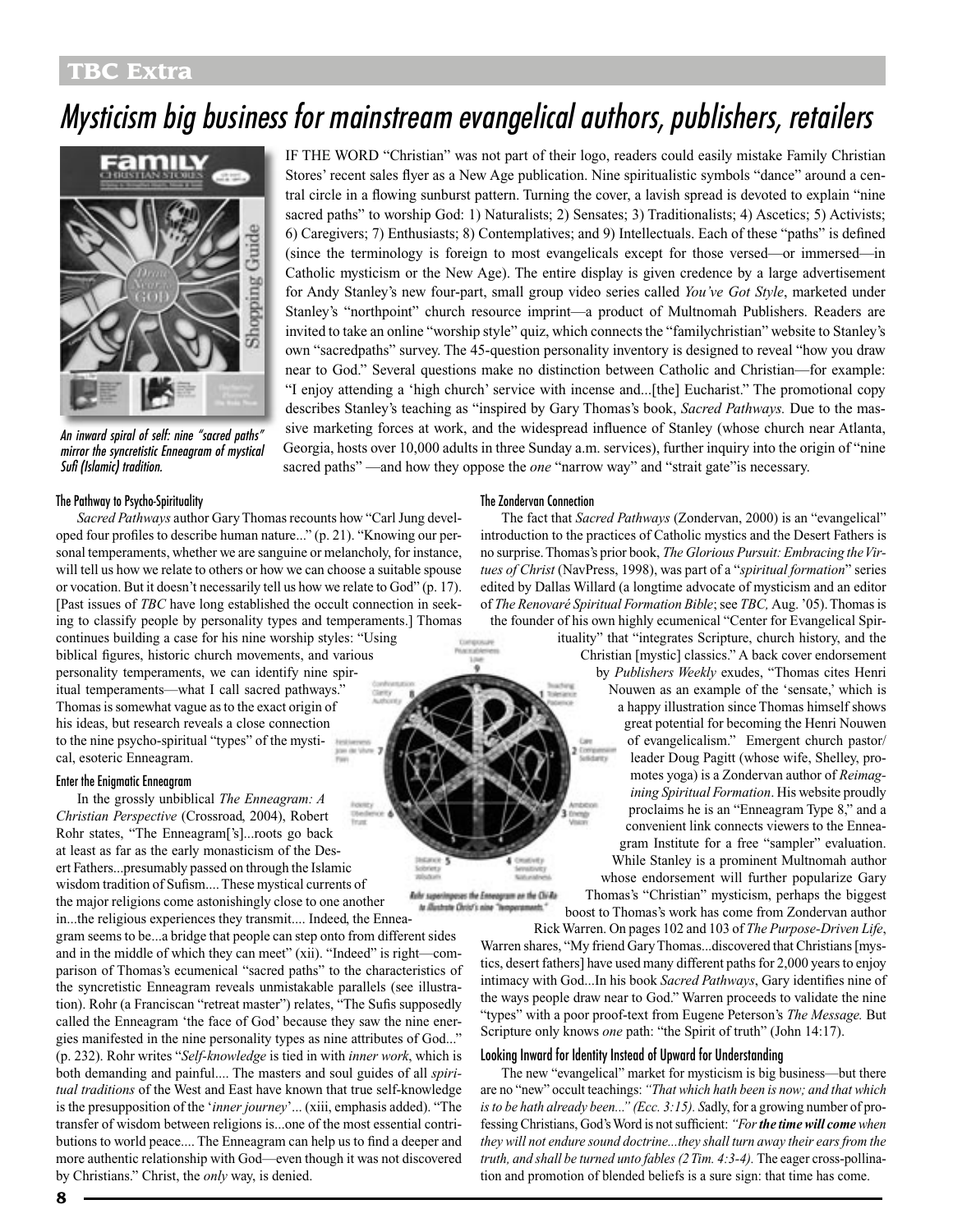1-800-937-6638 • Box 7019, Bend, OR 97708 • **www.thebereancall.org**

### WHAT ABOUT SCIENCE, PSYCHOLOGY, AND THE BIBLE? READ THESE EYE-OPENING RESOURCES!



### DESTRUCTION: **Codependency** Recovery Heresy

*M&D Bobgan—*Writ ten for those who are suffering from the trials of life and for those who want to help, for

those thinking about joining a "recovery" group or entering a treatment center for codependency or addiction, for those who have tried or are involved in a 12-Steps program or treatment center, and finally, for Christians who offer such programs to others, encouraging them to return to "the faith once delivered to the saints." East-Gate, 247 pp.

**B00054 \$12.00**



FOUR TEMPERAMENTS: Astrology & Personality Testing

*M&D Bobgan— M&D* Are personality Are inventories and inventories tests valid ways of

finding out about people? Do personality typologies give true insight into behavior? Can knowing temperament and personality types foster Christian love and maturity? What is the biblical and scientific basis for popular tests? These answers and more with biblical, historical, and research data. EastGate, 213 pp.

**B00070 \$12.00**

 $\frac{1}{\sqrt{2}}$  **9** 



The End of "Christian Psychology" *M&D Bobgan—*What can be wrong with can be wrong "Christian psychol-"Christian

ogy"? The same con-ogy"? The same fusion of contradic-fusion of tory theories and tory theories techniques as secu-techniques as lar psychology com-lar psychology com-

The Find of "CHRISTIC CHRISTIC CHRISTIC CHRISTIC CHRISTIC CHRISTIC CHRISTIC CHRISTIC CHRISTIC CHRISTIC CHRISTIC CHRISTIC CHRISTIC CHRISTIC CHRISTIC CHRISTIC CHRISTIC CHRISTIC CHRISTIC CHRISTIC CHRISTIC CHRISTIC CHRISTIC C prise it. "Christian" psychologists have simply borrowed their theories and techniques from this world's wisdom. Packed with biblical and scientific evidence, this book thoroughly demonstrates that professional psychotherapy, with its underlying psychologies, is a deceptive spiritual counterfeit. EastGate, 271 pp.

#### COMPETENT TO MINISTER: The Biblical Care of Souls

*M&D Bobgan—* The authors' book, *Against Biblical Counseling*, drew **Counseling ACCES**<br> *Against Biblical*<br> *Counseling*, drew counseling

some hostile responses from those who perceived it as critical of counseling from the Scriptures. This resource clarifies their position on that issue, calling Christians back to the Bible—and to the biblically ordained ministries and mutual care in the Body of Christ that have effectively ministered to souls for almost 2,000 years. EastGate, 251 pp. **B00119 \$13.00**



PSYCHO

#### **HERESY** *M&D Bobgan— M&D Bobgan—Psychoheresy*  exposes the fal-exposes the lacies and failure of psychological of counseling theo-

ries and therapies; reveals the anti-Christian biases, internal contradictions, and documented failures of secular psychotherapy; examines various amalgamations of secular psychologies with Christianity, and explodes firmly entrenched myths that undergird these unholy unions. EastGate Publishers, 242 pp. **B00003 \$14.00**

Astrology & Per-<br>
Sonality Testing<br>
M&D Bobgan—<br>
Are personality<br>
M&D Bobgan—<br>
Are personality<br>
The Biblical Care<br>
M&D Bobgan—<br>
M&D Bobgan—<br>
M&D Bobgan—<br>
The authors'book,<br>
The authors'book,<br>
The authors'book,<br> *Against Bi* 

world. Crossway, 173 pp.

**THE FAILURE<br>MODERN**<br>PSYCHOGOGY-BIBLICAL<br>ALTERNATIVE<br>*MODERNATIVE*<br>*Richard Ganz* 

#### CHRIST-CENTERED MINISTRY vs. Problem-Centered Counseling

PSYCHOBABBLE: The

Modern Psychology *Ganz—*Both church leaders and layper-leaders and sons seem to believe sons seem to that the psycholog-that the ical "experts" have ical "experts" the answers for the the answers for wounded hearts and

Failure of

souls of God's people. *PsychoBabble*  explains the dichotomy between secular and biblical counseling and shows the danger of incorporating secular techniques into a Christian approach. This book will arm believers looking for scriptural answers to the hurts of a broken

> *M&D Bobgan— M&D* This book reveals the origins and the origins faults of prob-

lem-centered counseling, describes Christ-centered ministry and how it differs from problem-centered counseling, and encourages local congregations to minister as God has called them to without the influence of the psychological or biblical counseling movements. Eastgate, 134 pp.

**B80500 \$9.00**

POWERFUL EAR-OPENING AUDIO RESOURCES — TOOLS TO TEACH AND PASS ALONG!



#### **Psychology vs the Bible (audio)**

*Bobgan/McMahon*—All the schools of thought contributing to what we know as psychology were the creation of men who rejected Jesus Christ as Savior and Lord. These include Freud, Jung, Skinner, Rogers, Adler, Maslow, et al., leaving a vast difference between biblical theology and psychology. T.A.

McMahon and Martin and Deidre Bobgan thoroughly demonstrate the absolute failure of psychology to fully meet the true need of man. TBC, 2.5 hrs. *(CD cover shown; other formats may vary.)*

| AT099 (3 cassettes)        |  | \$15.00 |
|----------------------------|--|---------|
| <b>CD099</b> (3 CDs)       |  | \$15.00 |
| <b>MP3099</b> (1 MP3 disc) |  | \$12.00 |



**12 Steps to Destruction (audio)** *Bobgan/McMahon*—This special 2-part audio presentation discusses the growing trend in the evangelical church of turning to 12-Steps programs to remedy everything from alcohol abuse to sexual perversions. Is this trend compatible with what the Bible teaches? Or does it progressively

drawbelievers away from God's solution for sin? This serieswill shed much needed light on 12-Steps programs in Christendom today. *(CD cover shown; other formats may vary.)*

**AT085** (2 CDs) **\$10.00**<br>**CD085** (2 cassettes) **\$10.00 CD085** (2 cassettes) **\$10.00**

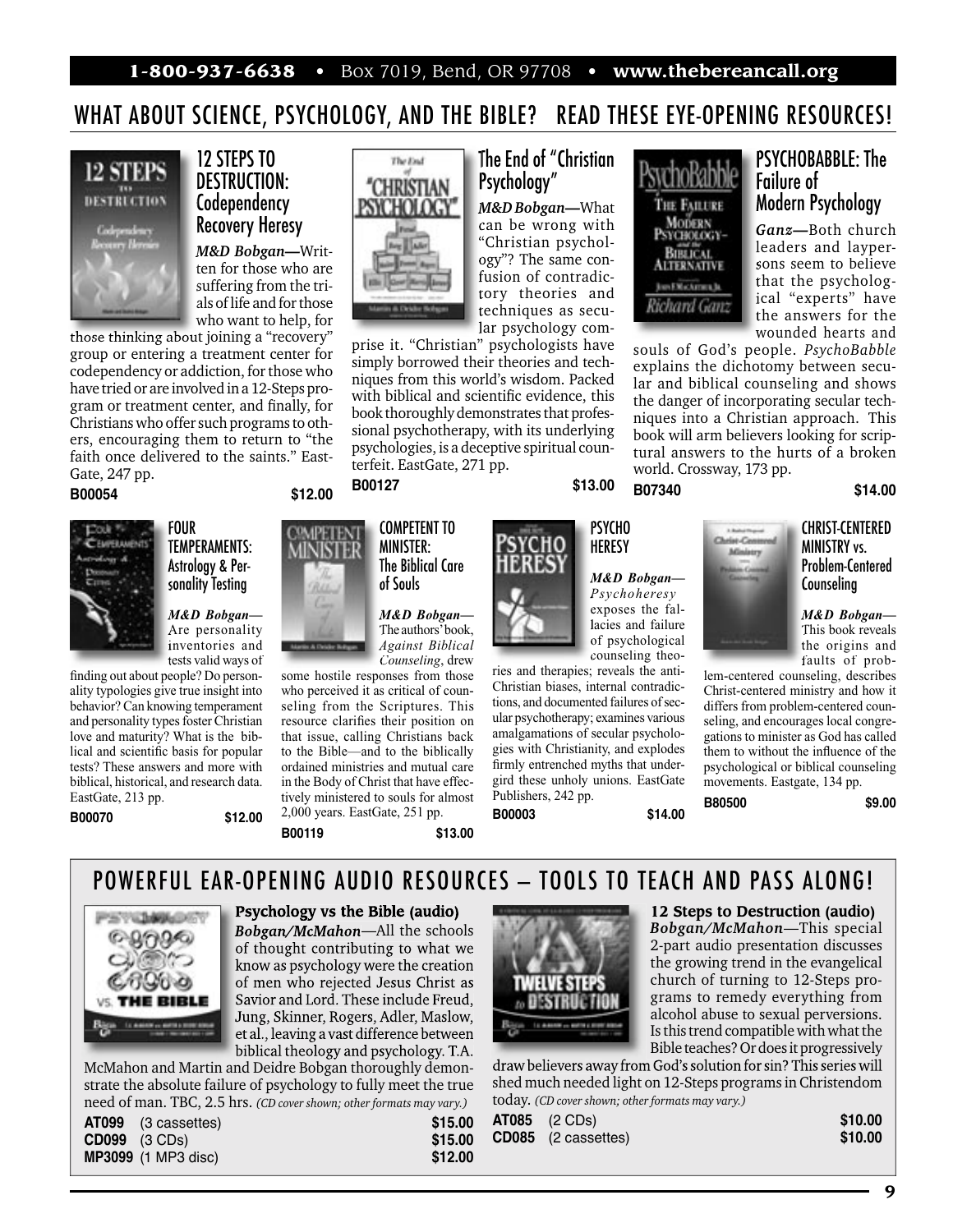1-800-937-6638 • Box 7019, Bend, OR 97708 • **www.thebereancall.org**

### **N EWP HARD-TO-FIND HEARTWARMING CHILDREN'S CLASSICS**

*These classic stories have been carefully selected to offer our readers enjoyable, educational, and character-building books*  for children and grandchildren. Note: We have offered these first two books before in a different edition.



### Teddy's Button

*Le Feuvre*—Teddy's father was a soldier and had died in battle. Teddy's most prized possession is a button from his father's uniform,

and his greatest desire is to become a comes to realize that the Lord has prebrave soldier like his father. His pride and inclination for mischief create conflict with others and within himself as he find that there is a "Captain of our souls" who must be served. His decision will inspire and challenge the reader to become the "soldier" we all need to be. **B60334** (128 pp • \$4.95 retail) **\$4.50**



### Christie's Old Organ

*Walton*—The orphan Christie befriends an old, dying organ player and in the process encounters a series of challenging circumstances. He

comes to realize that the Lord has prepared a home for those who serve Him and that the words to the old song, "Home Sweet Home," have a special meaning for those who have yielded themselves to the Lord Jesus Christ. The reader will be encouraged and edified as the story draws them in.

**B05938** (128 pp • \$4.95 retail) **\$4.50**



### Peep Behind the Scenes

*Walton*—Behind many smiling faces there are smiling faces there hurting hearts, and hurting hearts, behind things that are behind things that are<br>attractive and alluring, there is usually a high there is usually a price to pay. An excel-price to pay. An excel-

lent book to teach discernment and reinforce the biblical truth that there is no real, no true, no lasting joy in anything of this world. But to the believer, there is the certainty that in the Lord Jesus Christ there is safety and the only way to true happiness. You will understand why 2 1/2 million copies were printed in 1850!

**B05954** (255 pp • \$5.95 retail) **\$5.00**

**NEW!** Great Apologetic Booklets

### IT'S ALMOST THAT TIME OF YEAR ORDER TWO OR MORE FOR JUST \$6.40 EACH

*Apples of Gold: Words "Fitly Spoken"* from The Berean Call is a unique desk calendar in a 366-day devotional format. Drawn from years of replies to reader inquiries, this daily dose of "fit words" and corresponding Scripture quotations is strong medicine for prevention of "discernmentitis." The color cover and attractive interior design make this a beautiful gift that can be used to mark each day of the month for any year



### 101 Last Days **Prophecies**



*Eternal Productions—* The Scriptures give many signs to alert us and encourage us with the fact that the Lord Jesus' return for His

church is near. This handy compendium of the Bible's prophecies concerning the Last Days is concise, easy to understand, and shows the precise and detailed information communicated through prophecy. As time ticks away, these events will come into clearer focus. Be alerted!

**B97320 \$2.00** 

### 101 Scientific Facts and Foreknowledge

*Eternal Productions—* The 101 scientific facts presented in this booklet confirm the amazing accuracy and foresight of the Scriptures.

Many of these facts were penned centuries before the secular world discovered these principles. Scientific foreknowledge offers one more piece to the collective proof that the Bible is truly the inspired Word of God.

**B97321 \$2.00**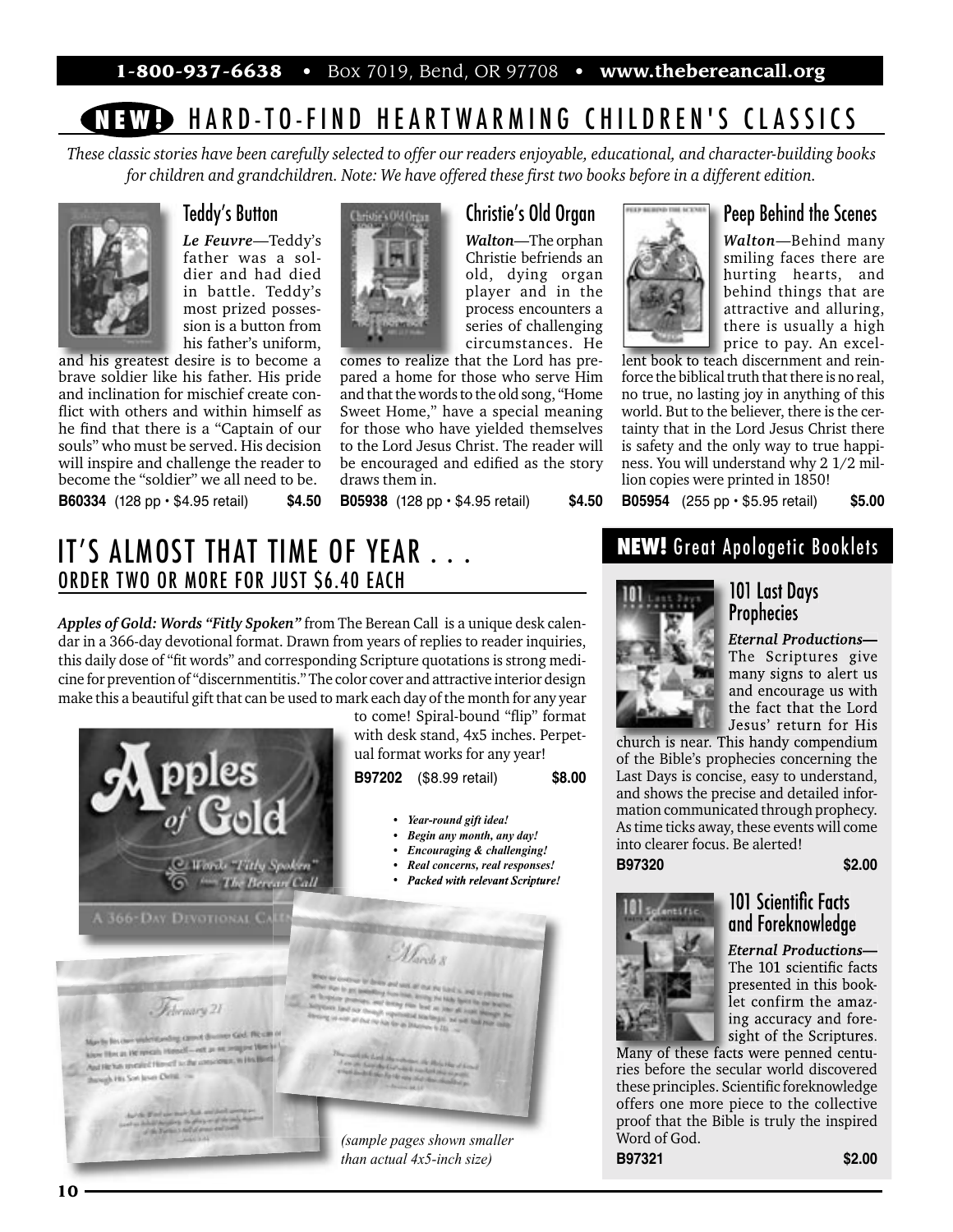|                                                        | © TOLL FREE ORDERS: 800-937-6638 • 7:00 AM - 4:30 PM Mon-Fri (PST) • FAX: 541-385-6025<br>$\sqrt{\theta}$ ONLINE: www.thebereancall.org $\boxtimes$ MAIL: PO Box 7019 • Bend OR 97708                                                                                                                                                                                                                                                                                                                                                                                               |                                                              |                                       |                                                                                                                                                                                                                                |                                  |                |
|--------------------------------------------------------|-------------------------------------------------------------------------------------------------------------------------------------------------------------------------------------------------------------------------------------------------------------------------------------------------------------------------------------------------------------------------------------------------------------------------------------------------------------------------------------------------------------------------------------------------------------------------------------|--------------------------------------------------------------|---------------------------------------|--------------------------------------------------------------------------------------------------------------------------------------------------------------------------------------------------------------------------------|----------------------------------|----------------|
|                                                        | ORDERED BY: $\Box$ address correction or change below                                                                                                                                                                                                                                                                                                                                                                                                                                                                                                                               |                                                              |                                       | SHIP TO: $\Box$ same as "ordered by" $\Box$ alternate address below $\Box$ this is a gift to                                                                                                                                   |                                  |                |
|                                                        |                                                                                                                                                                                                                                                                                                                                                                                                                                                                                                                                                                                     |                                                              |                                       |                                                                                                                                                                                                                                |                                  |                |
|                                                        |                                                                                                                                                                                                                                                                                                                                                                                                                                                                                                                                                                                     |                                                              |                                       |                                                                                                                                                                                                                                |                                  |                |
|                                                        |                                                                                                                                                                                                                                                                                                                                                                                                                                                                                                                                                                                     |                                                              |                                       | PAYMENT: (PLEASE - IN U.S. FUNDS ONLY)                                                                                                                                                                                         |                                  |                |
|                                                        | CONTACT INFO: In case we need to contact you regarding your order                                                                                                                                                                                                                                                                                                                                                                                                                                                                                                                   |                                                              |                                       | CHARGE to my credit card                                                                                                                                                                                                       |                                  |                |
| Daytime Home                                           | $\left(\begin{array}{ccc} \begin{array}{ccc} \begin{array}{ccc} \end{array} & \end{array}\right) & \begin{array}{ccc} \end{array} & \begin{array}{ccc} \end{array} & \begin{array}{ccc} \end{array} & \begin{array}{ccc} \end{array} & \begin{array}{ccc} \end{array} & \begin{array}{ccc} \end{array} & \begin{array}{ccc} \end{array} & \begin{array}{ccc} \end{array} & \begin{array}{ccc} \end{array} & \begin{array}{ccc} \end{array} & \begin{array}{ccc} \end{array} & \begin{array}{ccc} \end{array} & \begin{array}{ccc} \end{array} & \begin{array}{ccc} \end{array} & \$ |                                                              |                                       |                                                                                                                                                                                                                                |                                  |                |
|                                                        |                                                                                                                                                                                                                                                                                                                                                                                                                                                                                                                                                                                     |                                                              | Expires on $\text{(mm/yy)}$ _ _ / _ _ |                                                                                                                                                                                                                                |                                  |                |
| E-Mail                                                 |                                                                                                                                                                                                                                                                                                                                                                                                                                                                                                                                                                                     |                                                              |                                       | Signature experience and the state of the state of the state of the state of the state of the state of the state of the state of the state of the state of the state of the state of the state of the state of the state of th |                                  |                |
|                                                        | To sign up for automatic e-mail news, please visit our website: www.thebereancall.org<br>and click on "what's new" to create a user name and to see the newsletter options                                                                                                                                                                                                                                                                                                                                                                                                          |                                                              |                                       | □ CHECK or money order enclosed / check number<br>$\Box$ If MY funds exceed product and shipping costs, please keep balance as a gift                                                                                          |                                  |                |
|                                                        | Name experience and the contract of the contract of the contract of the contract of the contract of the contract of                                                                                                                                                                                                                                                                                                                                                                                                                                                                 |                                                              |                                       |                                                                                                                                                                                                                                |                                  |                |
|                                                        |                                                                                                                                                                                                                                                                                                                                                                                                                                                                                                                                                                                     |                                                              |                                       |                                                                                                                                                                                                                                |                                  |                |
|                                                        |                                                                                                                                                                                                                                                                                                                                                                                                                                                                                                                                                                                     |                                                              |                                       |                                                                                                                                                                                                                                |                                  |                |
|                                                        | ORDER RESOURCES: Please print all information clearly and use catalog codes                                                                                                                                                                                                                                                                                                                                                                                                                                                                                                         |                                                              |                                       |                                                                                                                                                                                                                                |                                  |                |
| Item<br>Code                                           | <b>Title/Product</b><br>Description                                                                                                                                                                                                                                                                                                                                                                                                                                                                                                                                                 |                                                              | Regular<br>Price                      | Multiple Item<br>Discount Price *                                                                                                                                                                                              | Quantity<br>Ordered              | Total<br>Price |
| B97202                                                 | <b>Apples of Gold Devotional Calendar</b>                                                                                                                                                                                                                                                                                                                                                                                                                                                                                                                                           |                                                              | \$8.00                                | \$6.40                                                                                                                                                                                                                         | $\mathbf{2}$                     | \$12.80        |
|                                                        |                                                                                                                                                                                                                                                                                                                                                                                                                                                                                                                                                                                     |                                                              |                                       |                                                                                                                                                                                                                                |                                  |                |
|                                                        |                                                                                                                                                                                                                                                                                                                                                                                                                                                                                                                                                                                     |                                                              |                                       |                                                                                                                                                                                                                                |                                  |                |
|                                                        |                                                                                                                                                                                                                                                                                                                                                                                                                                                                                                                                                                                     |                                                              |                                       |                                                                                                                                                                                                                                |                                  |                |
|                                                        |                                                                                                                                                                                                                                                                                                                                                                                                                                                                                                                                                                                     |                                                              |                                       |                                                                                                                                                                                                                                |                                  |                |
|                                                        |                                                                                                                                                                                                                                                                                                                                                                                                                                                                                                                                                                                     |                                                              |                                       |                                                                                                                                                                                                                                |                                  |                |
|                                                        |                                                                                                                                                                                                                                                                                                                                                                                                                                                                                                                                                                                     |                                                              |                                       |                                                                                                                                                                                                                                |                                  |                |
|                                                        |                                                                                                                                                                                                                                                                                                                                                                                                                                                                                                                                                                                     |                                                              |                                       |                                                                                                                                                                                                                                |                                  |                |
|                                                        | * MULTIPLE ITEM DISCOUNT PRICE: Save 20% when ordering 2 or more of the same item (book or video only)                                                                                                                                                                                                                                                                                                                                                                                                                                                                              |                                                              |                                       |                                                                                                                                                                                                                                |                                  |                |
|                                                        |                                                                                                                                                                                                                                                                                                                                                                                                                                                                                                                                                                                     |                                                              |                                       | <b>TOTAL YOUR ORDER:</b>                                                                                                                                                                                                       |                                  |                |
|                                                        | <b>SHIPPING</b><br><b>RATES</b><br>&<br>UNITED STATES                                                                                                                                                                                                                                                                                                                                                                                                                                                                                                                               | OPTIONS<br>INTERNATIONAL / CANADA                            |                                       |                                                                                                                                                                                                                                | Product/Resource Total           |                |
|                                                        | ECONOMY:                                                                                                                                                                                                                                                                                                                                                                                                                                                                                                                                                                            | ECONOMY: \$4 + 10% of order                                  |                                       |                                                                                                                                                                                                                                | <b>4 4 4 Shipping Fees</b>       |                |
|                                                        | Free shipping via Library Mail                                                                                                                                                                                                                                                                                                                                                                                                                                                                                                                                                      | AIRMAIL for audio & video tapes, CDs:                        |                                       | Radio & Audio Newsletter Total                                                                                                                                                                                                 |                                  |                |
| <b>FREE SHIPPING</b><br>via Library Mail<br>in the USA | Add \$3.00 to expedite<br>via UPS ground                                                                                                                                                                                                                                                                                                                                                                                                                                                                                                                                            | $$5 + 25\%$ of order<br>AIRMAIL for books, booklets, tracts: |                                       |                                                                                                                                                                                                                                | Gift to Ministry<br><b>TOTAL</b> |                |